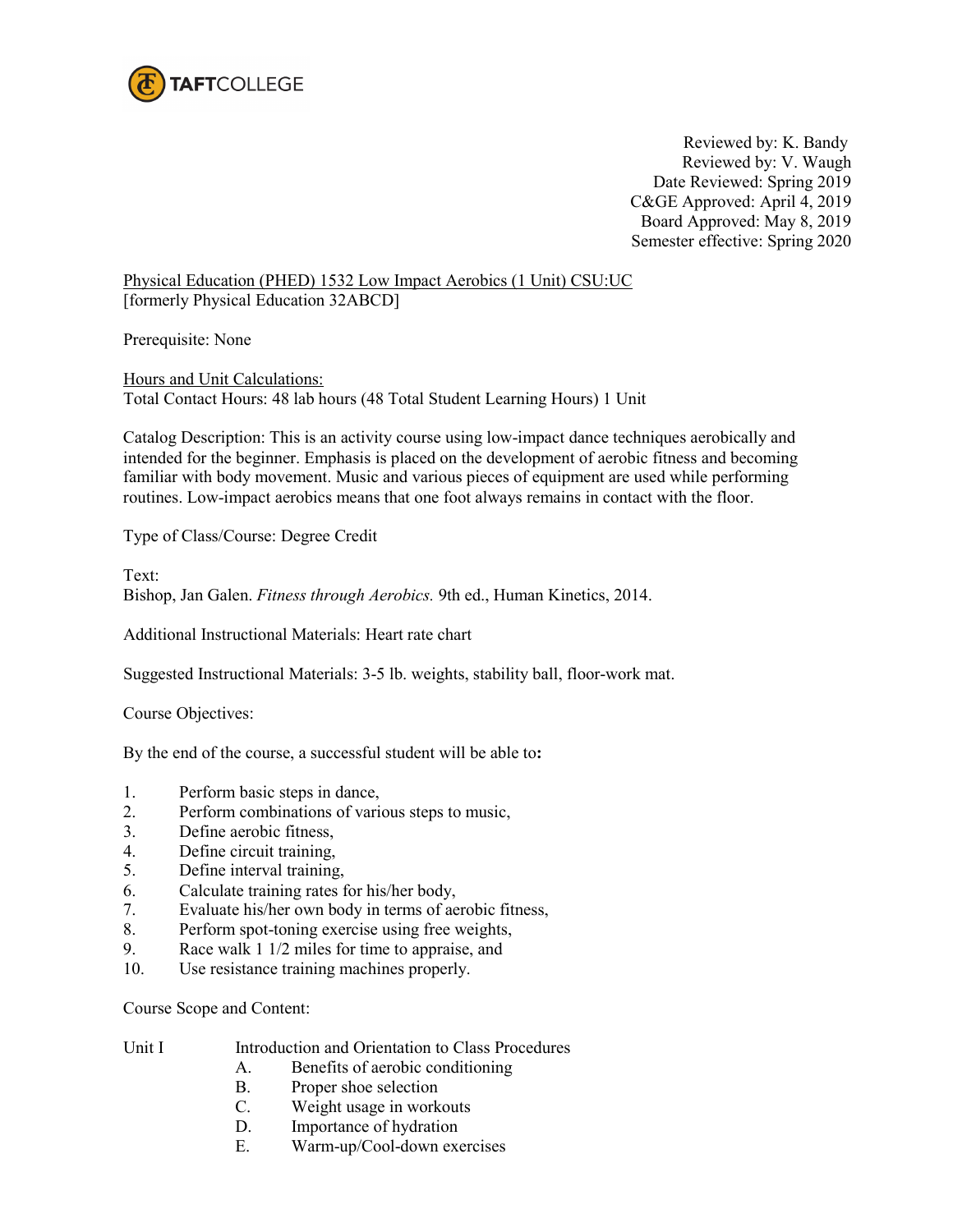

| Unit II  | <b>Basic Dance Steps</b>          |                                                                                         |  |
|----------|-----------------------------------|-----------------------------------------------------------------------------------------|--|
|          | А.                                | Calculation and taking of pulse                                                         |  |
|          | Β.                                | Calculation of the Target Heart Rate Zone                                               |  |
| Unit III | Techniques and Combinations       |                                                                                         |  |
|          | A.                                | Introduction of equipment                                                               |  |
|          | В.                                | Introduction to dance fitness                                                           |  |
| Unit IV  | Aerobic Dance Routines (Non-Stop) |                                                                                         |  |
|          | $A_{-}$                           | Racewalking program                                                                     |  |
|          | B.                                | Toning weights                                                                          |  |
|          | $C_{\cdot}$                       | Rubberbands/ropes                                                                       |  |
|          | D.                                | Toning floor exercises                                                                  |  |
| Unit V   | Review of Semester                |                                                                                         |  |
|          | А.                                | Measure body fitness aerobically                                                        |  |
| Unit VI  | Yoga                              |                                                                                         |  |
|          | A.                                | Develop strength and flexibility                                                        |  |
|          | B.                                | Learn to how to use yoga to reduce stress, increase energy and enhance<br>concentration |  |
|          | C.                                | Basic yoga practice and poses                                                           |  |
|          |                                   |                                                                                         |  |

Learning Activities Required Outside of Class:

The students in this class will spend a minimum of 1 hour per week outside of the regular class time doing the following:

- 1. Skill practice and<br>2. Reading assigned
- Reading assigned text.

Methods of Instruction:

- 1. Demonstration by instructor,
- 2. Class participation,
- 3. Several fitness appraisals,
- 4. Lots of encouragement and positive input by the instructor, and
- 5. Creative dance days: students make steps into a dance routine.

Methods of Evaluation:

- 1. Skill demonstrations, including:
- a. Performance exams and
- 2. Written exams.

Supplemental Data:

| TOP Code:                 | 083500: Physical Education |
|---------------------------|----------------------------|
| <b>SAM Priority Code:</b> | E: Non-Occupational        |